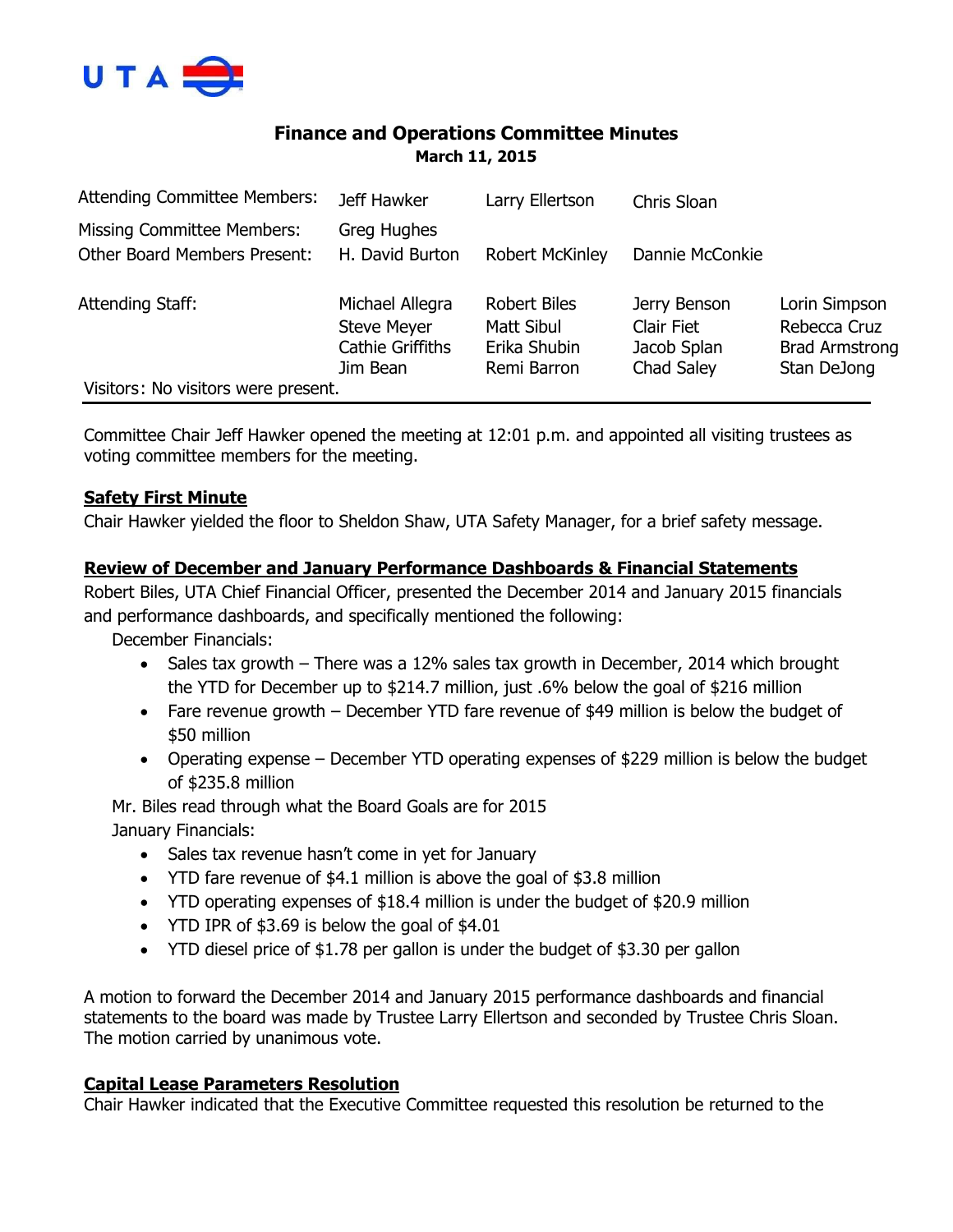committee for a long-term perspective on the leasing program and further discussion. Mr. Biles presented and covered:

- Recession effect on revenues
	- $\circ$  Sales tax went down between 2008 and 2009 by 17%
	- $\circ$  The difference between the 2008 sales tax growth projections going forward vs. what has actually taken place is a difference of approximately \$90 per year. The total amount of difference is approximately \$400 million.
- Actions taken due to the recession
	- $\circ$  Reduction in workforce of 100 positions (35 people)
	- o Reduced service by 6%
	- $\circ$  Evaluate and implement capital and financing efficiencies
		- **2015 Capital Program** 
			- Proceed with the 2015 Frontline project
			- $\bullet$  Seek innovative opportunities with construction firms  $-$  saved \$300 million
			- Financing
				- Use variable rate bond financing saved over \$58 million compared to fixed rate financing
				- Use lease financing revenue service vehicles from 20915 through 2024
				- Maintain strong financial reserves
- Estimated revenue service vehicle replacements 2015 through 2024
	- $\circ$  Using preventative maintenance to extend the life of the vehicles
	- o Purchasing replacement vehicles each year (with the exception of no buses being purchased in 2016)
- Estimated replacement costs for revenue service vehicles by year between 2015 to 2024 ranges from \$7.2 million to \$34.8 million
- Long-term financial projections showing bus leasing vs. purchasing
- Parameters Resolution
	- o Amount not to exceed \$11 million
	- o Rate not to exceed 3.6%
	- $\circ$  Maturities not to exceed 12 years (Buses 12 years, Paratransit vans 5 years, Rideshare vans – 4 years)
- Next Steps
	- o Board consideration of parameters resolution
	- o Staff issues RFP for lease in June or July

A motion to forward the resolution to the board was made by Trustee Sloan and seconded by Trustee Robert McKinley. The motion carried by unanimous vote.

Trustee Ellertson requested that information on scenarios for applying savings from the bond refunding sale be given at the next committee meeting.

# **Transfer of Rolling Stock Resolution**

Steve Meyer, UTA Chief Development Officer, distributed a document titled "Optima Transfer Fact Sheet" and summarized the resolution which will allow a grantee-to-grantee transfer of ten Optima buses from UTA's fleet to three transit agencies in Idaho.

- There will be a transfer of 10 buses (all Optima)
	- $\circ$  Optima buses are UTA's most expensive bus to maintain and operate
	- $\circ$  Cost per mile is 76% higher for Optima buses than the average Salt Lake Business Unit bus (approximately \$100,000 per year)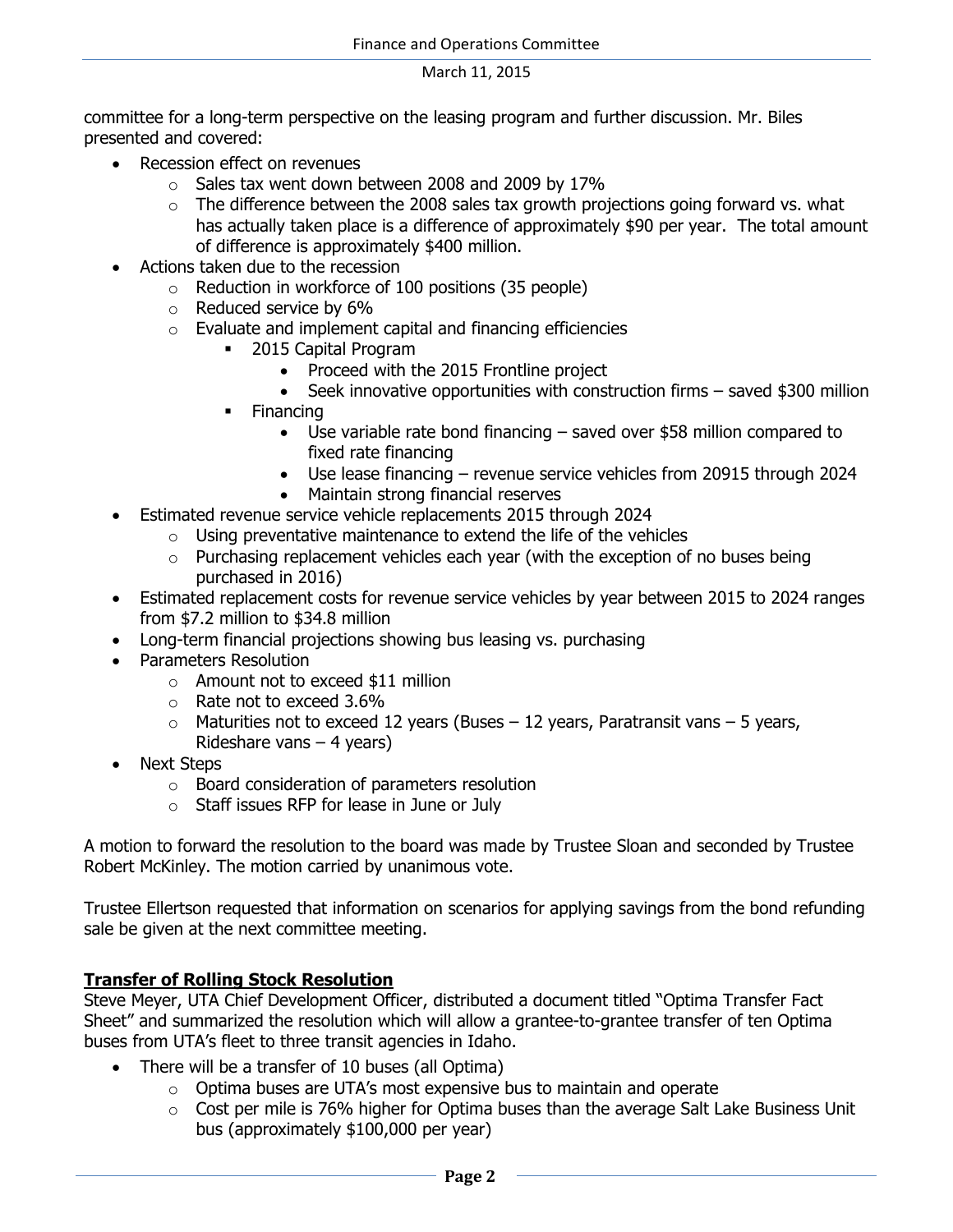- $\circ$  Optima buses have four times as many road calls as other buses in the system
- $\circ$  UTA will save money by transferring the Optimas and using older buses that are in reserve
- $\circ$  Because of limited seating capacity, Optima buses cannot be interlined with busier routes
- o Optima parts are difficult to obtain
- o Optima buses are not needed for expansion of service
- $\circ$  Because grant monies were received by the FTA to purchase the Optima buses; if UTA were to sell them instead of doing a grantee-to-grantee transfer, UTA would have to reimburse the FTA for the unused value (approximately \$100,000 per bus). Therefore, it would cost UTA more money to sell them than to transfer them
- $\circ$  Transferring the buses will have no impact on UTA's 20% spare ratio

A motion to forward the resolution to include the addition of how the transfer affects UTA's ability to provide expanded service to the board was made by Trustee Sloan and seconded by Trustee Ellertson. The motion carried by unanimous vote.

Trustee Burton left the meeting at 12:55 p.m.

# **Annual Compliance Safety Report**

Mr. Shaw presented a review of safety and security in 2014, specifically mentioning the following:

- There were four audits (FRA and FTA), all completed with no findings
- Bus, TRAX, and FrontRunner incidents were all below goal
- 88 safety committee meetings were held
- 117 safety inspections and reviews took place
- 730 rides/observations were conducted by the safety staff
- 1,434 interviews were completed
- UTA corporate closed hazards have substantially increased over the last few years from below 20 to over 130
- There were no fatality accidents in 2014, all deaths were a result of suicide
- TRAX National Transit Database major accidents reduced 50% from 2012 (24) to 2014 (12)
- Total bus accidents have remained close to the same amount, but avoidable accidents have declined
- UTA exceeded the required amount of FTA and FRA random drug and alcohol tests to be conducted
- The number of dispatched police calls and arrests have gone up (the majority being crimes against persons)
- Both internal and external emergency preparedness exercises were conducted
- UTA received the Transit Security Grant Program award in 2014

# **Approve February 11, 2015 Meeting Report**

A motion to approve the February 11, 2015 meeting report was made by Trustee Ellertson and seconded by Trustee Sloan. The motion carried by unanimous vote.

# **Audit Report**

Jim Bean, UTA Senior Contract Auditor, distributed a document titled "Auditor Time Budget for 2015" and gave an update on internal audit activities.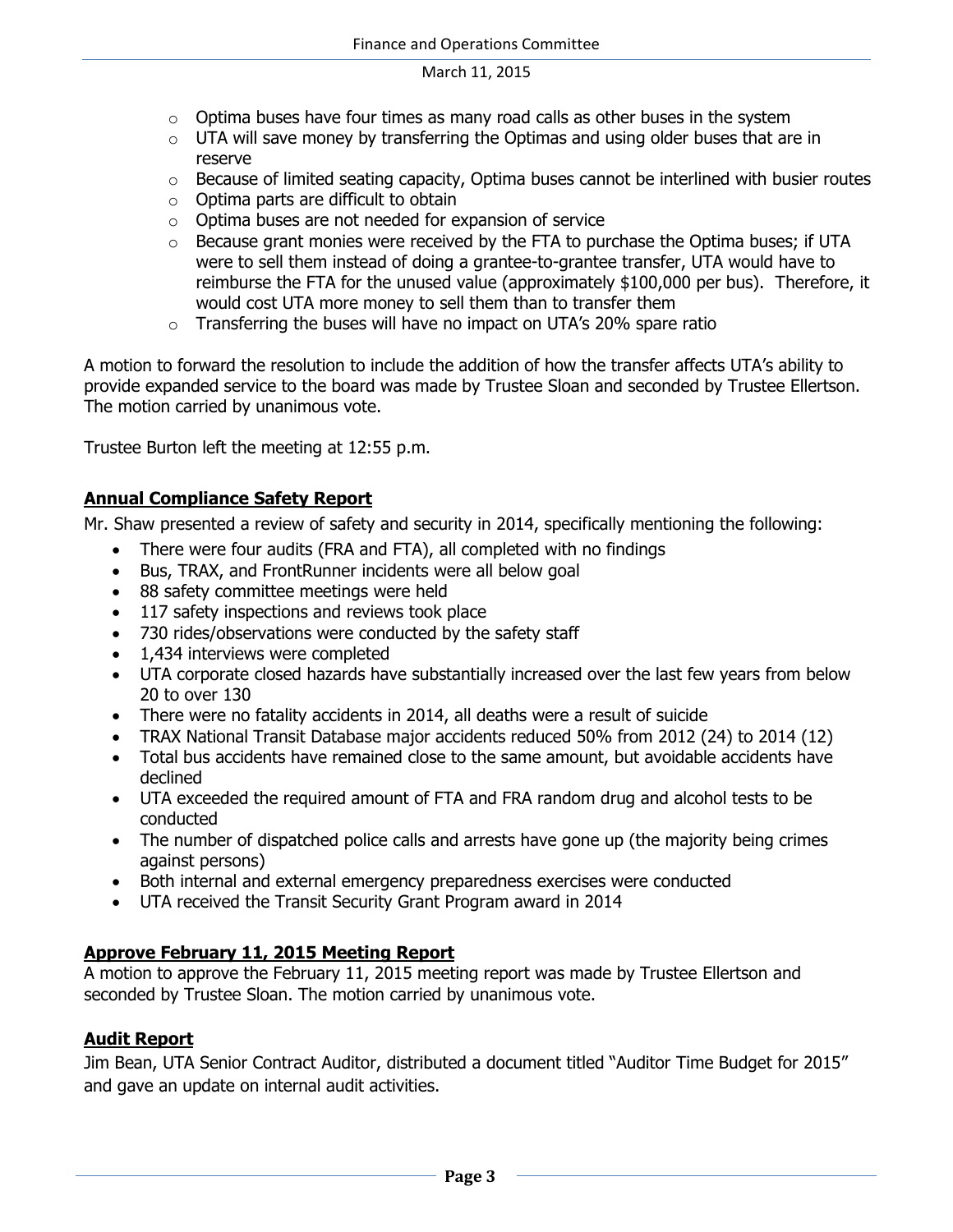# **CNG Update**

Jacob Splan, UTA Engineering and Construction Planner, distributed pictures of current construction on UTA's Depot District Fueling Facility and gave a brief update on the authority's compressed natural gas (CNG) program.

# **WiFi Status Report**

Clair Fiet, UTA Chief Technology Officer, delivered a presentation on short-term enhancements to the authority's WiFi system.

- An RFP was sent out in October, 2014. Received 15 proposals in December, 2014 (all for \$4.5 to \$6 million to do a complete system)
- Checked customer references and reviewed technical approaches
- Reduced list to top 5 vendors in January, 2015
- Opened pricing for top 5 vendors
- All vendors were over budget in providing a 100% technical solution
- Technical approaches were cutting edge technologies not fully proven
- Selection committee chose one of the vendors to do a scaled down proven technology approach to meet our budget limitations
- Re-examine technologies as they mature in the future
- Next steps: Vendor presentation and contract negotiations

# **April Change Day Summary and Hearing Report**

Jerry Benson, UTA Chief Operating Officer, presented proposed system changes for the April 2015 change day. Chad Saley, UTA Public Relations Supervisor, distributed a document titled "2015 April Change Day Public Comment Report".

- Proposed changes:
	- $\circ$  TRAX Adjusted run-times on the Red, Green, and S lines to improve reliability
	- o FrontRunner Cut first morning train from SLC to Ogden. Added one evening trip at 22:55 2255 from SLC to Ogden
	- $\circ$  Ogden Realign routes 664 and 665 so it services the Layton station instead of the Clearfield FrontRunner station. Route 667 (the Lagoon shuttle) will be renamed to the "Lagoon / Station Park" shuttle
	- $\circ$  Salt Lake Adjusting schedules to meet with changes to rail schedules and the ski and Park City service will go to the summer schedule
	- $\circ$  Timpanogos Routes 832 and 835 will be discontinued due to the free BYU shuttle and low ridership. Route 850 will change to 15 minute frequency weekdays during and in between the peaks
	- $\circ$  Special Services Route F868 will be discontinued. Schedules will be adjusted to meet new train schedule
- Public Hearings:
	- o Davis County hearing had one attendee and received nine comments.
	- o Salt Lake County hearing had no attendees and received no formal comments. However, the service planner for the route proposed to be changed, spent time on the bus and at the FrontRunner station discussing the changes with the riders. Those spoken with were happy with the alternatives available.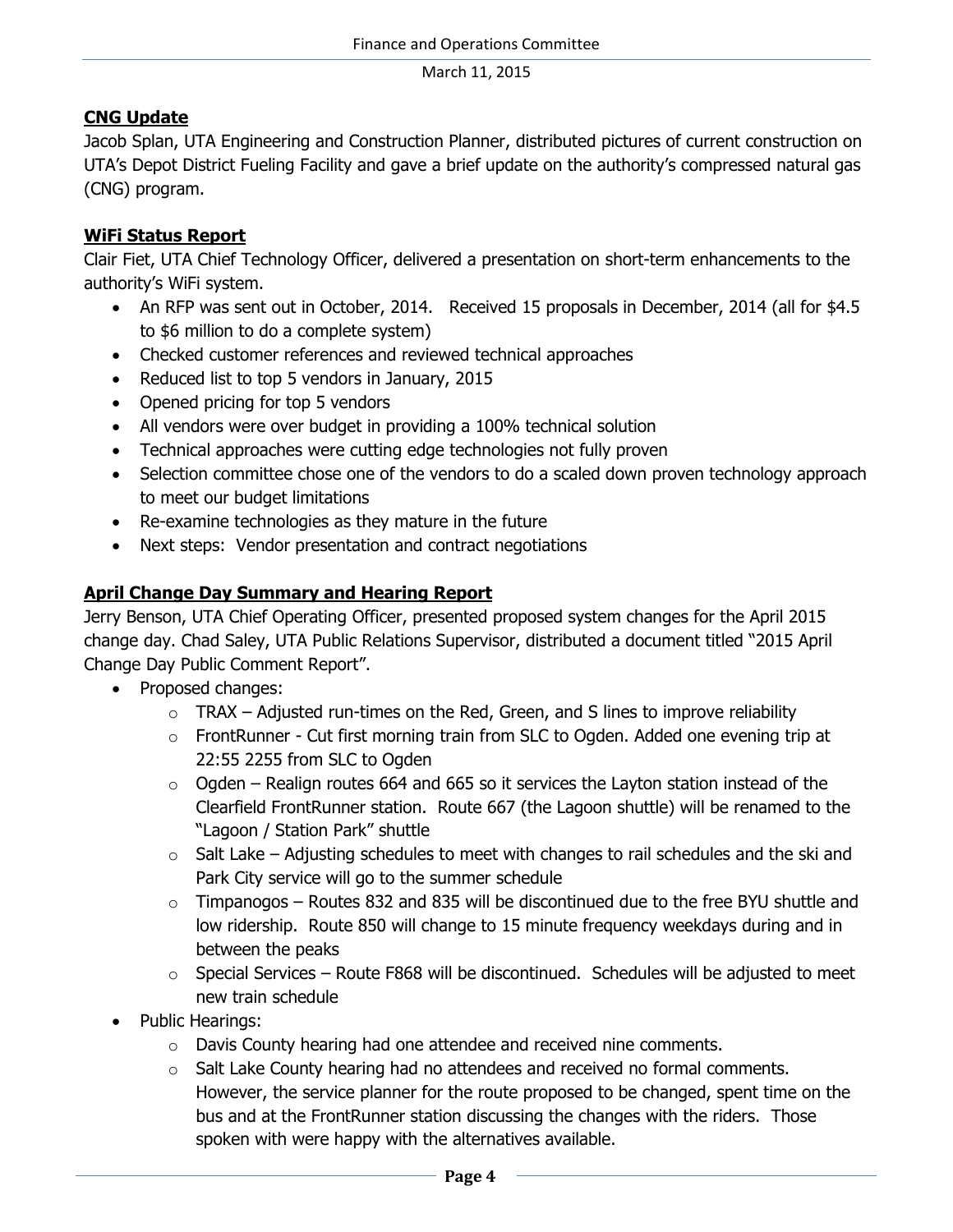- $\circ$  Utah County drew 12 people and three comments were received.
- Comments: The comments varied by county and ranged from individuals wanting more service to the Provo temple to both support and opposition from individuals currently using FrontRunner and buses to access Hill Air Force Base. Those traveling from the south tended to favor the change to Layton while those travelling from the north preferred keeping the buses at Clearfield.

# **Non-Conformities Identified in External, Legislative, Safety, or FTA Audits Compliance Report**

- Mr. Benson delivered a presentation which covered:
	- UTA has multiple internal and external audits each year
		- $\circ$  Annual financial audit (required under the Transit District Act)
			- o ISO 9001 (QPMS Quality), ISO 14001 (EMS Environmental) and OHSAS 18001 (SMS - Safety) Management System Audits
			- $\circ$  FTA Triennial Audit happens every three years
			- o FTA Subject Audits procurement, drug testing, etc.
			- $\circ$  FRA Waiver Petition Audit done to determine what parts of the system are covered under FRA, and what are not
			- $\circ$  UDOT State Safety Oversight Audit covers/has jurisdiction over the areas the FRA does not
	- Mr. Benson proposed the audit reviews in 2015 be on the following:
		- $\circ$  ISO 9001, 14001, 18001 internal audits
		- o FTA drug and alcohol program audit
		- $\circ$  2014 financial and legislative audits
		- o UDOT state safety oversight audit
	- Today, Mr. Benson gave updates on the following:
		- o 2014 ISO 9001, 14001, 18001 Internal Audit (employees are trained to be auditors and then help perform the audits in other areas than the one they work in)
			- Audits were conducted in October and November of 2014.
			- The auditors found the Management Systems are effectively implemented and maintained. Multiple examples of continuous improvement and commitment by management and employees was presented and observed.
			- Many process owners of controlled processes do not have access to the intranet to update and meet the document control requirement for ISO.
			- The use of the NCR/CAR process to investigate, resolve issues of noncompliance or when objectives are not met, as defined by the process record, needs to continue to be strengthened throughout the organization.
			- 4 nonconformities (3 incomplete or obsolete documents and 1 late change in the service plan to HAFB)
		- o 2014 FTA Drug and Alcohol Audit
			- Tory Bair, UTA Drug and Alcohol Administrator, previously presented information to the Board of Trustees with recommended changes to the UTA Board policy. As a result, the Trustees are already familiar with the audit/findings.